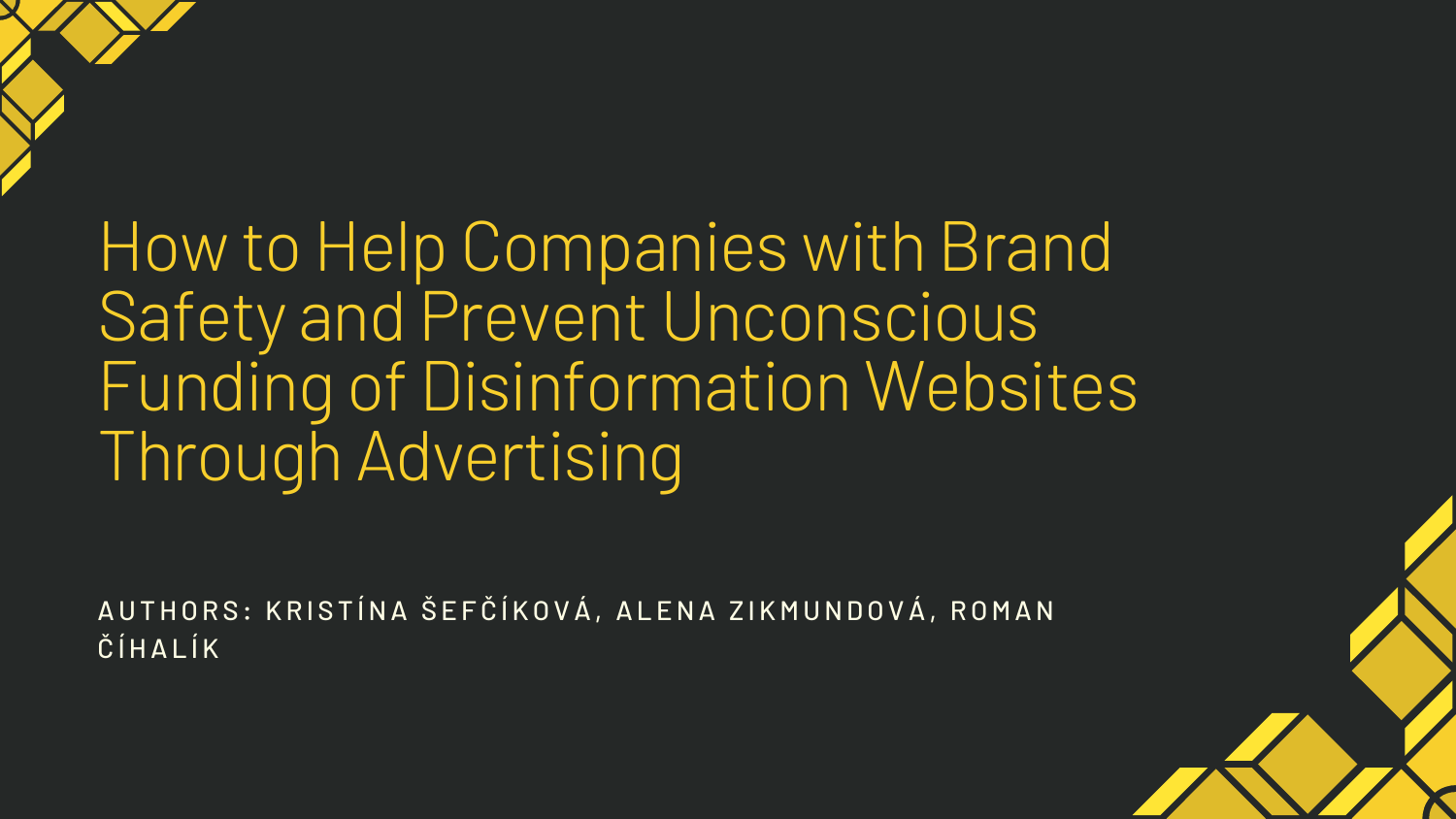

Z



OPEN

**INFORMATION<br>PARTNERSHIP** 

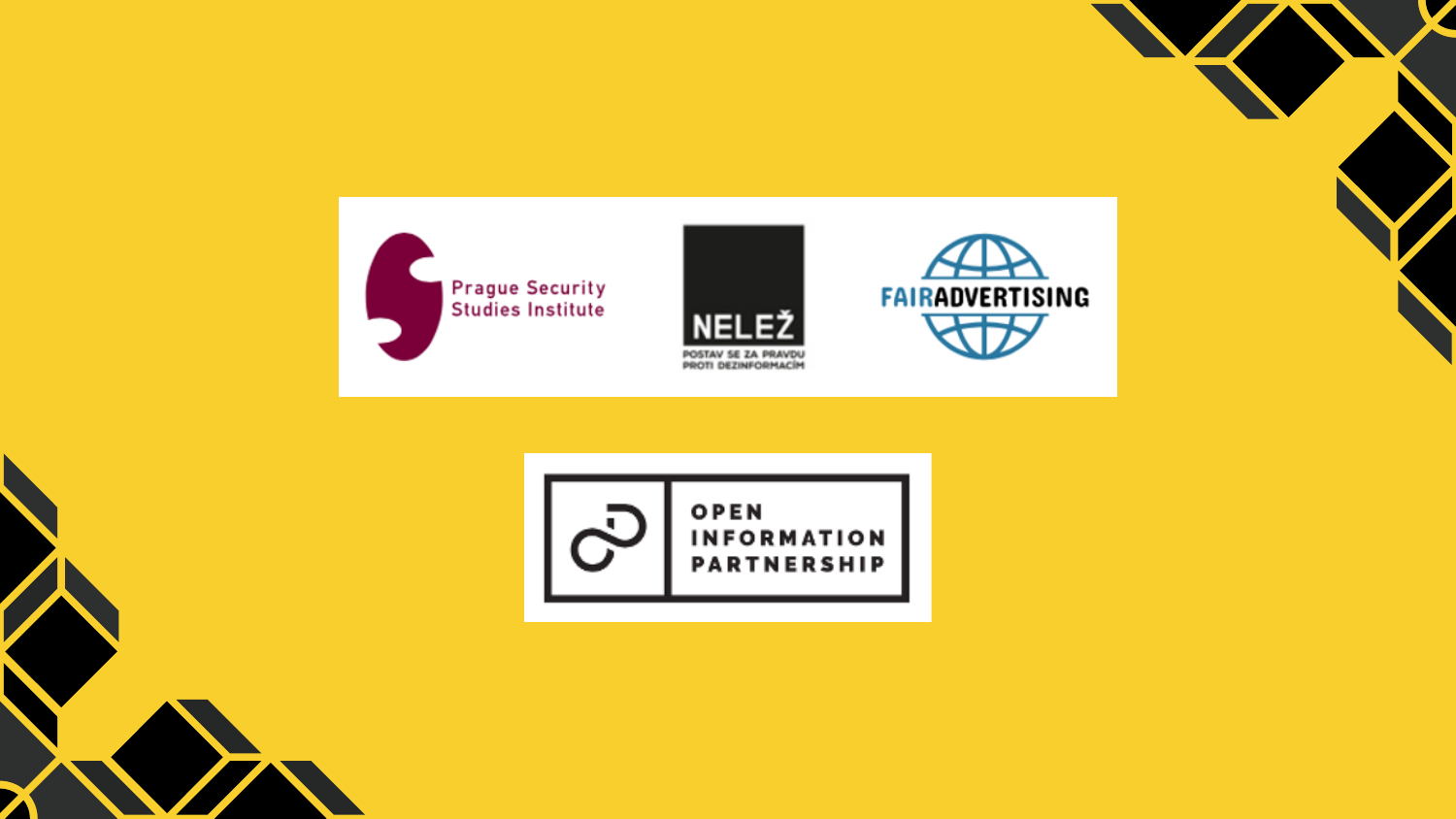AIM of the project is to prevent companies from helping fund disinformation websites through advertising revenues and support non-advertising on such websites as an ethical standard of business

A series of WEBINARS with embassies and chambers of commerce for private companies about disinformation and brand safety

# About the project

A whole-of-society approach is pertinent in countering disinformation



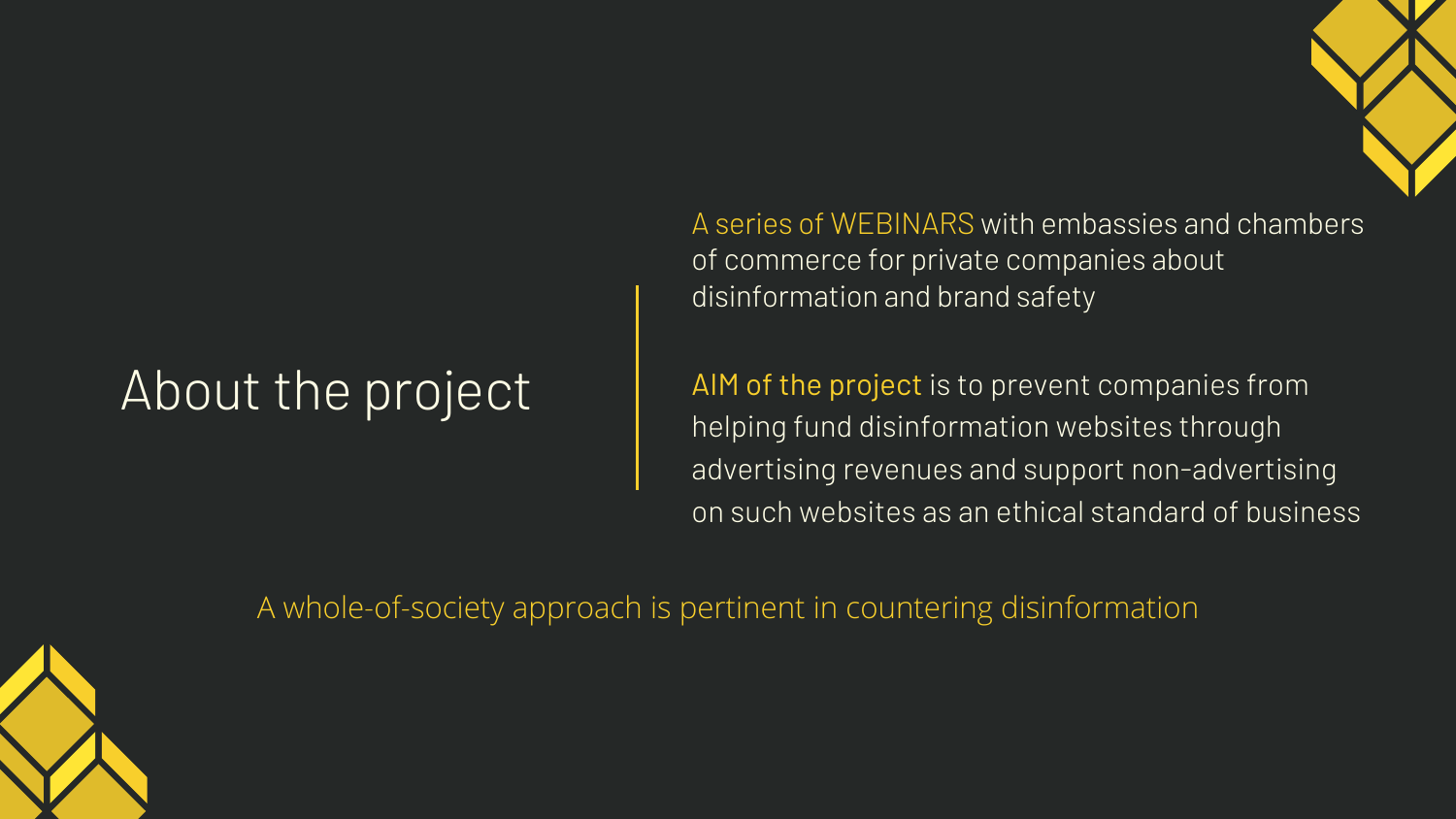# 3 Dimensions of a Successful Project

#### 1. DATA AND RESEARCH

Complex knowledge of the local media scene and market, especially of the local disinformation scene

#### 2. MAPPING FINANCIAL MODELS

Knowledge of local media's financial models is essential

#### 3. OUTREACH ACTIVITIES

Outreach activities to the private sector needed to convey the findings to the target audience

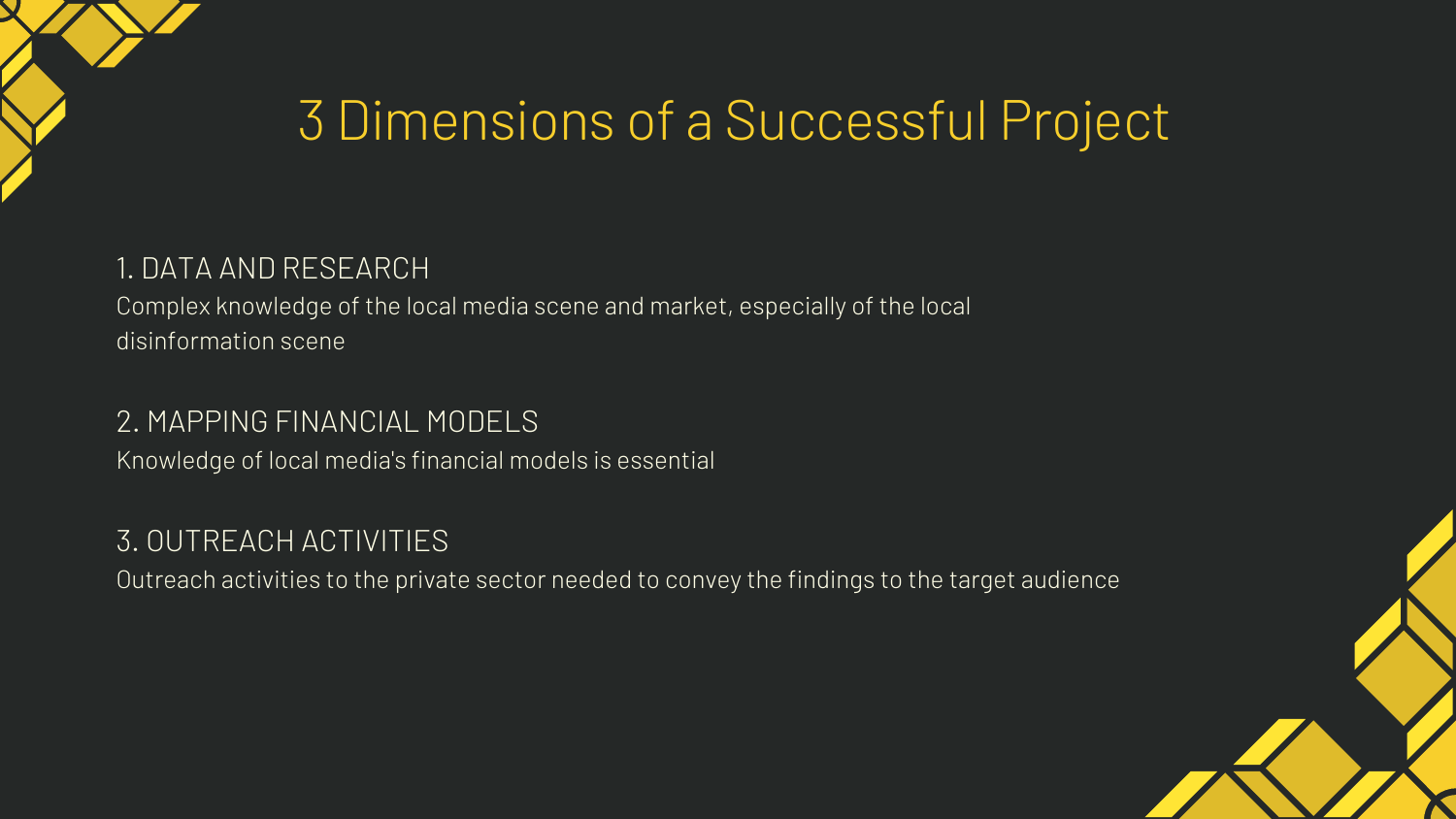### CZECH DISINFORMATION SCENE (PSSI)

- 
- 

### EXAMPLES OF ADS ON DISINFORMATION WEBSITES (FAIR ADVERTISING)

### PRACTICAL TIPS (NELEŽ)



Providing a general overview of the Czech disinformation scene Describing business models and the role of advertising revenue

• Educating participants on how to protect their brands and the tools they can use to block displaying their advertising on disinformation websites

Using specific examples of brands unconsciously advertising on

disinformation websites

## Content of the seminars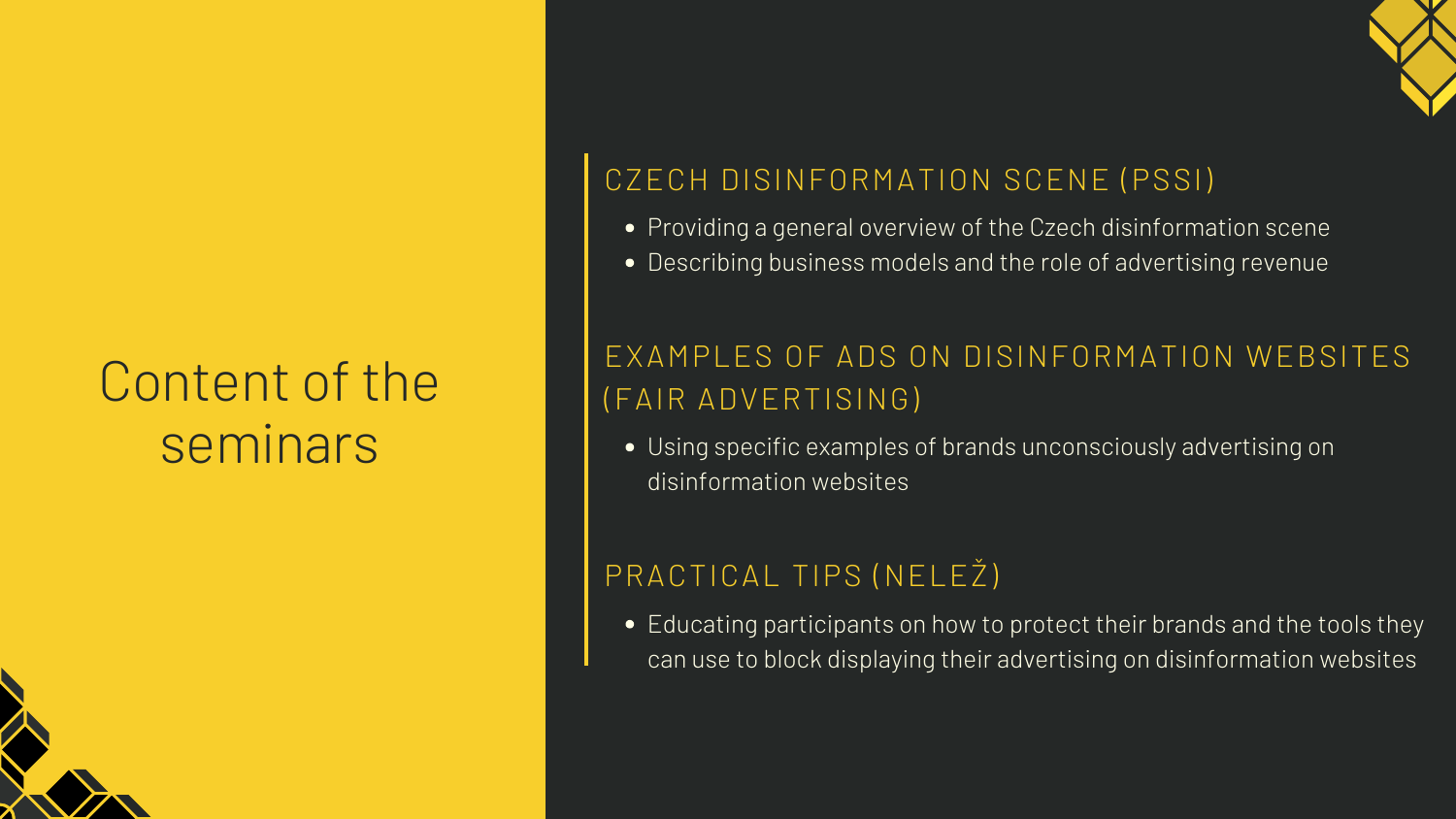## Recommendations

- Team up with local initiatives which can provide support and guidance to private companies in protecting their brand, and include representatives of these initiatives in your educational activities
- Emphasize the potential reputational risks of unwittingly leading people to associate a brand with disinformation websites
- Provide sufficient space for questions and discussions, encourage experience sharing